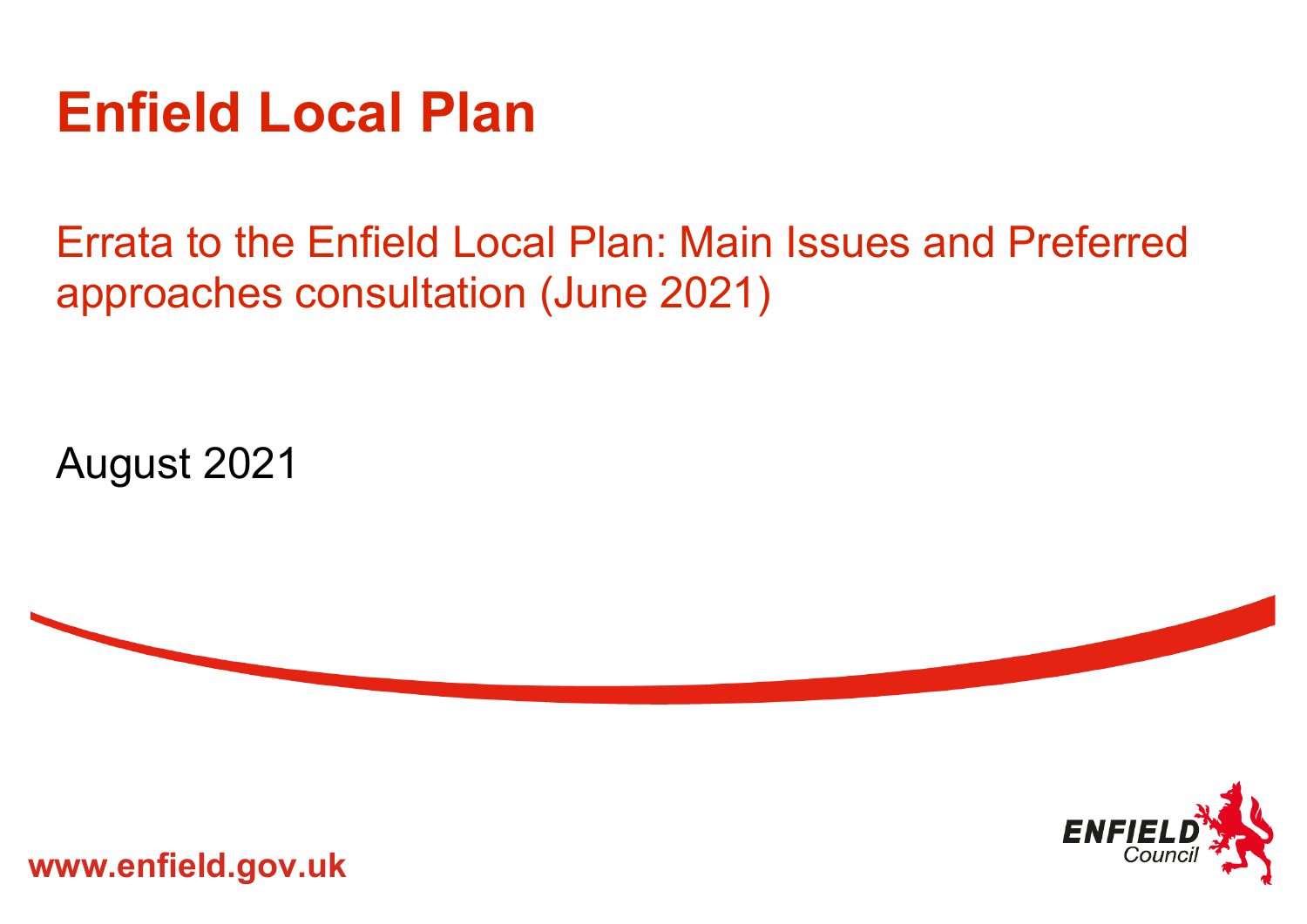## **Errata to the Enfield Local Plan Main Issues and Preferred Approaches consultation – June 2021**

The minor modifications below are expressed either in the form of strikethrough for deletions and underlined for additions of text specifying the modification in words or by the use of diagrams.

The minor modifications are set out below are sorted with the order of the Local Plan's chapters and policy sections.

| <b>Chapter or</b><br>policy | Paragraph<br>number or<br>section or figure<br>number  | <b>Minor modification</b>                                                                                                                                                                                                                                                                  | <b>Reason for</b><br>modification                                             |
|-----------------------------|--------------------------------------------------------|--------------------------------------------------------------------------------------------------------------------------------------------------------------------------------------------------------------------------------------------------------------------------------------------|-------------------------------------------------------------------------------|
| Chapter 2                   | Page 12<br>Figure 2.1:<br>London borough<br>of Enfield | Welwyn<br>Hatfield<br>Broxbourne<br>Epping<br>District<br>Forest<br>Atoto<br>London<br>London<br>borough of<br>borough of<br>Barnet<br>Waltham<br>Forest<br>London<br>$\equiv$ $\cap$ said<br>Anti-<br>borough of<br>Haringey<br>Figure 2.1: The London Borough of Enfield<br>Replace with | Wrong map used<br>updated with<br>correct map with up<br>to date base layers. |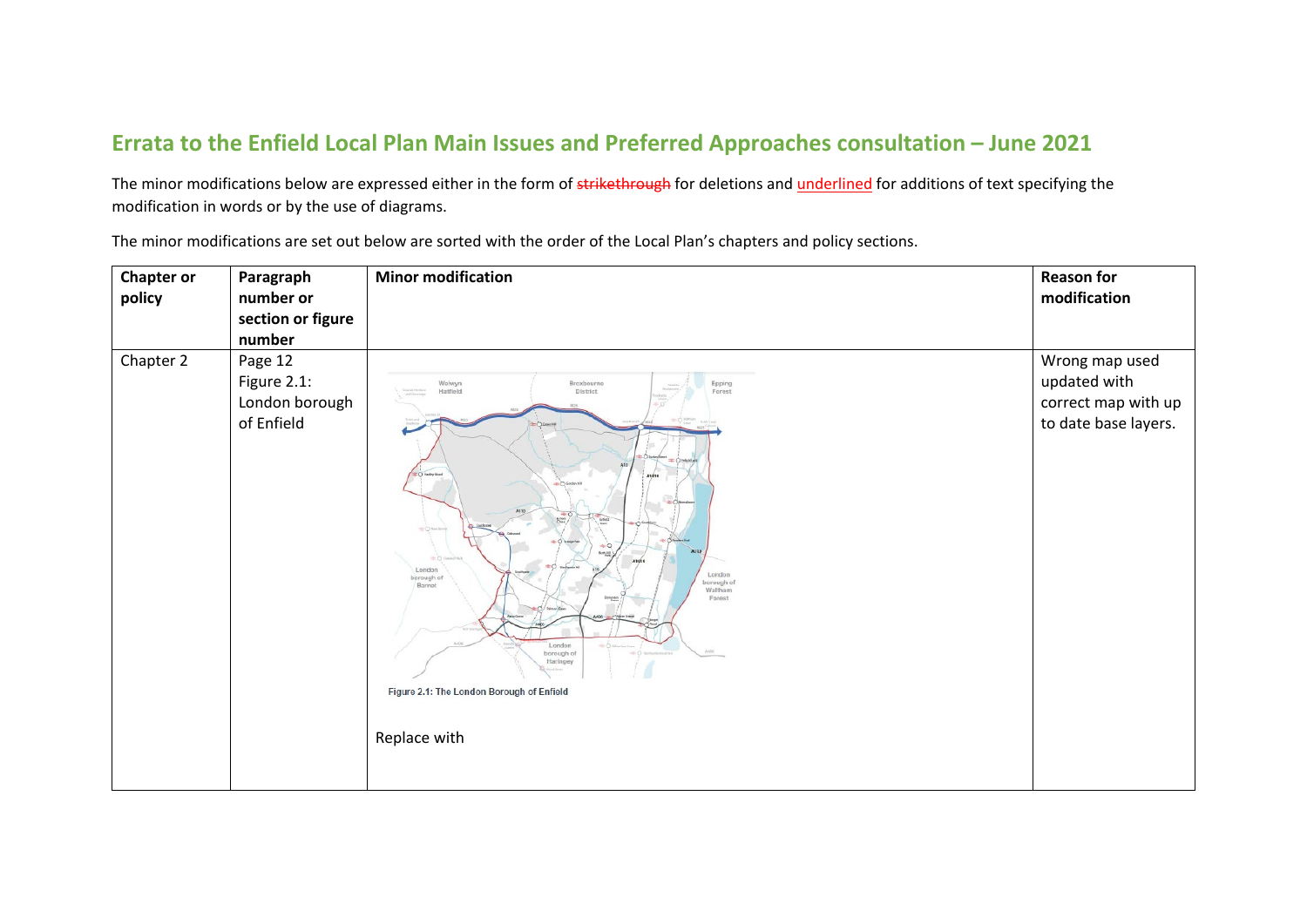| <b>Chapter or</b> | Paragraph                   | <b>Minor modification</b>                                                                                                                                                                                                                                                                                                                                                                                                                                                                                                                                                                                                                                                                                                                                           | <b>Reason for</b> |
|-------------------|-----------------------------|---------------------------------------------------------------------------------------------------------------------------------------------------------------------------------------------------------------------------------------------------------------------------------------------------------------------------------------------------------------------------------------------------------------------------------------------------------------------------------------------------------------------------------------------------------------------------------------------------------------------------------------------------------------------------------------------------------------------------------------------------------------------|-------------------|
| policy            | number or                   |                                                                                                                                                                                                                                                                                                                                                                                                                                                                                                                                                                                                                                                                                                                                                                     | modification      |
|                   | section or figure<br>number |                                                                                                                                                                                                                                                                                                                                                                                                                                                                                                                                                                                                                                                                                                                                                                     |                   |
|                   |                             | WELWYN HATFIELD<br>lowards Hertford<br>and Streenage<br>BROXBOURNE<br><b>HERTSMER</b><br><b>Such</b><br>C Intressignate<br>LB BARNET<br>Edmonton<br>$\Leftrightarrow$<br>$\overbrace{\bigoplus\nolimits^{\text{Wed}}}\hspace{-1mm} \xrightarrow{\hspace{-1mm} \text{Wed}}$<br>Write-Hatton<br>LB WALTHAM FOREST<br>Railway Station<br>+ London Underground Static<br>Special Protection Area<br>Piccadilly line<br>Existing cycle routes<br>-- Railway Tunno<br>Special Arcas of Conservat<br><b>Railway Track</b><br>Groun Bolt<br>Watercourse<br>Strategic Industrial Locatio<br>Town centre boundaries are currently<br>under review and will be determined<br>as part of the Reg-19 plan.<br>Major Centre<br>District Centre<br>Epping Forest zone of influence |                   |
| Chapter 6         | Page 114                    | Placeholder for diagram                                                                                                                                                                                                                                                                                                                                                                                                                                                                                                                                                                                                                                                                                                                                             | Map omitted in    |
| SP BG1: Blue      | Figure 6.1:                 |                                                                                                                                                                                                                                                                                                                                                                                                                                                                                                                                                                                                                                                                                                                                                                     | error this is now |
| and green         | Enfield's blue              | Replace with                                                                                                                                                                                                                                                                                                                                                                                                                                                                                                                                                                                                                                                                                                                                                        | included.         |
| infrastructure    | and green                   |                                                                                                                                                                                                                                                                                                                                                                                                                                                                                                                                                                                                                                                                                                                                                                     |                   |
| network           | network                     |                                                                                                                                                                                                                                                                                                                                                                                                                                                                                                                                                                                                                                                                                                                                                                     |                   |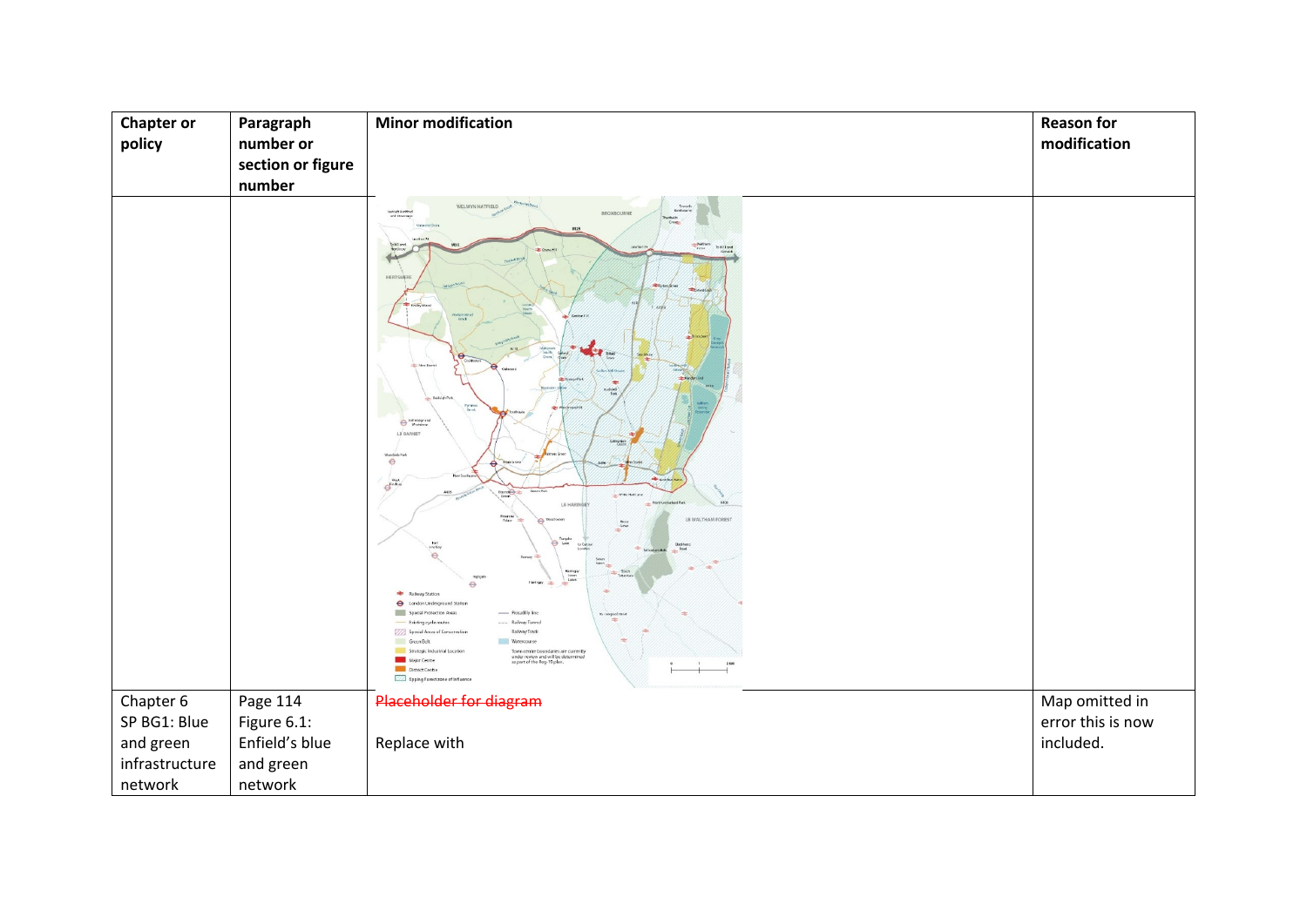| <b>Chapter or</b><br>policy | Paragraph<br>number or<br>section or figure | <b>Minor modification</b>                                                                                                                                                                          | <b>Reason for</b><br>modification |
|-----------------------------|---------------------------------------------|----------------------------------------------------------------------------------------------------------------------------------------------------------------------------------------------------|-----------------------------------|
|                             | number                                      |                                                                                                                                                                                                    |                                   |
|                             |                                             | LB WALTH<br>te Centrel<br>London<br>· Raingarde<br>stratogic opportun<br><b>D</b> Existing constructed wetland<br>Lee Valley Regional Part<br>Existing<br>New Par<br>Green Bel<br><b>The State</b> |                                   |
| Chapter 6                   | Page 117                                    | Placeholder - Map showing areas of deficiency                                                                                                                                                      | Map omitted in                    |
| SP BG2:                     |                                             |                                                                                                                                                                                                    | error. This is now                |
| Protecting                  | Figure 6.2: Areas                           | Replace with                                                                                                                                                                                       | included.                         |
| nature                      | of deficiency                               |                                                                                                                                                                                                    |                                   |
| conservation                |                                             |                                                                                                                                                                                                    |                                   |
| sites                       |                                             |                                                                                                                                                                                                    |                                   |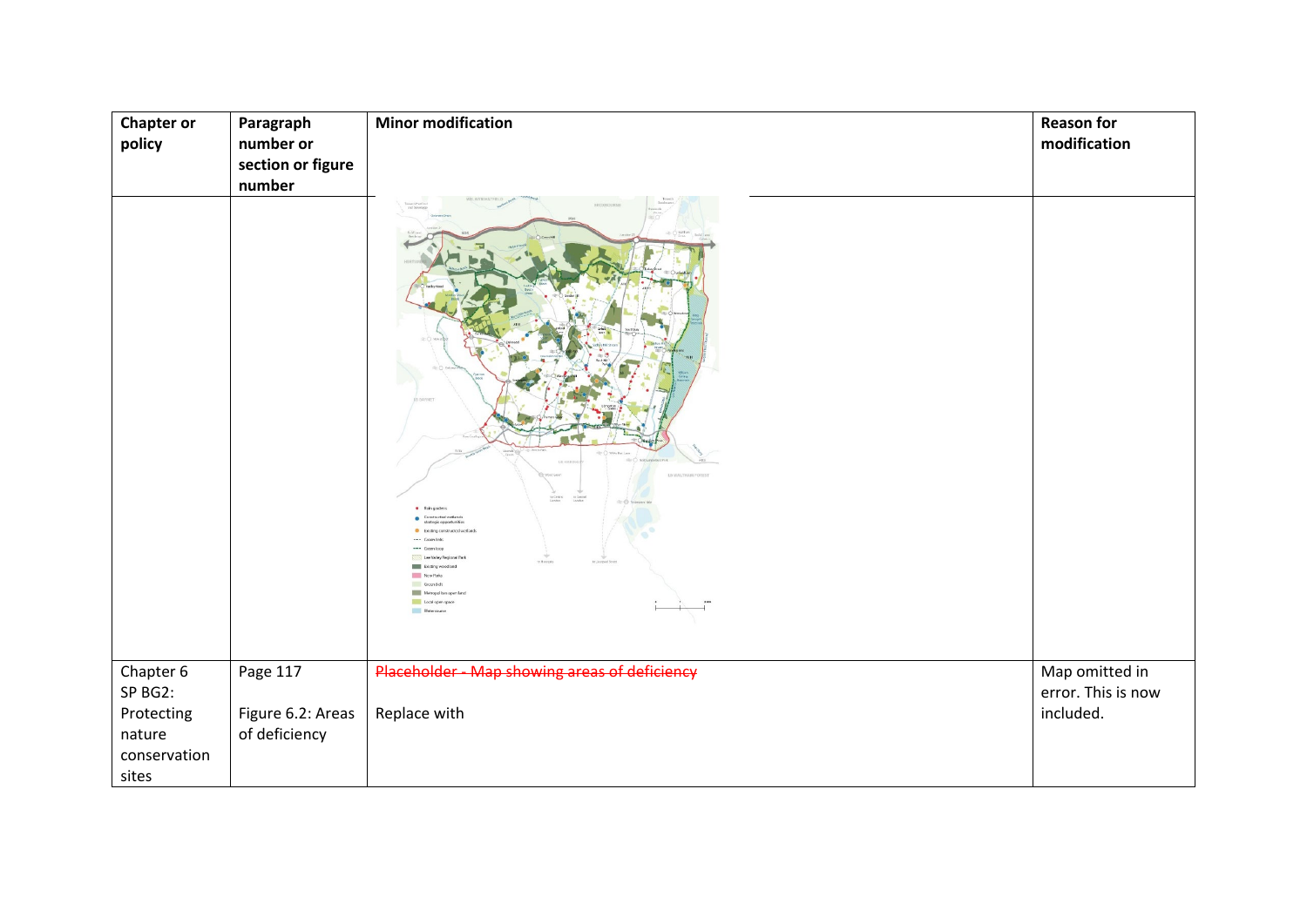| <b>Chapter or</b> | Paragraph         | <b>Minor modification</b>                                                                                                                                                    | <b>Reason for</b>   |
|-------------------|-------------------|------------------------------------------------------------------------------------------------------------------------------------------------------------------------------|---------------------|
| policy            | number or         |                                                                                                                                                                              | modification        |
|                   | section or figure |                                                                                                                                                                              |                     |
|                   | number            |                                                                                                                                                                              |                     |
|                   |                   | <b>VELWYN HATEIEL</b><br>LB WALTHAM FORES'<br>to Contra<br>London<br>to Cantra<br>London<br>Deficiency in Access to Natur<br>Open Spac<br>400m access buffer (representing 5 |                     |
| Chapter 6         | Page 119          | Part 3 of policy BG3: Biodiversity net gain, rewilding and offsetting                                                                                                        | Typographical error |
|                   | Part 3c of the    |                                                                                                                                                                              | which has been      |
| SP BG3:           | policy            | Where the 10% minimum requirement cannot be met on site, or would be better served                                                                                           | corrected.          |
| Biodiversity      |                   | elsewhere, adequate off-site compensation provision must be provided to an                                                                                                   |                     |
| net gain,         | Page 120          | equivalent of better standard to offset the loss of habitats arising from the proposed                                                                                       |                     |
|                   |                   | development. Provision will be directed towards projects that contribute to Enfield's nature                                                                                 |                     |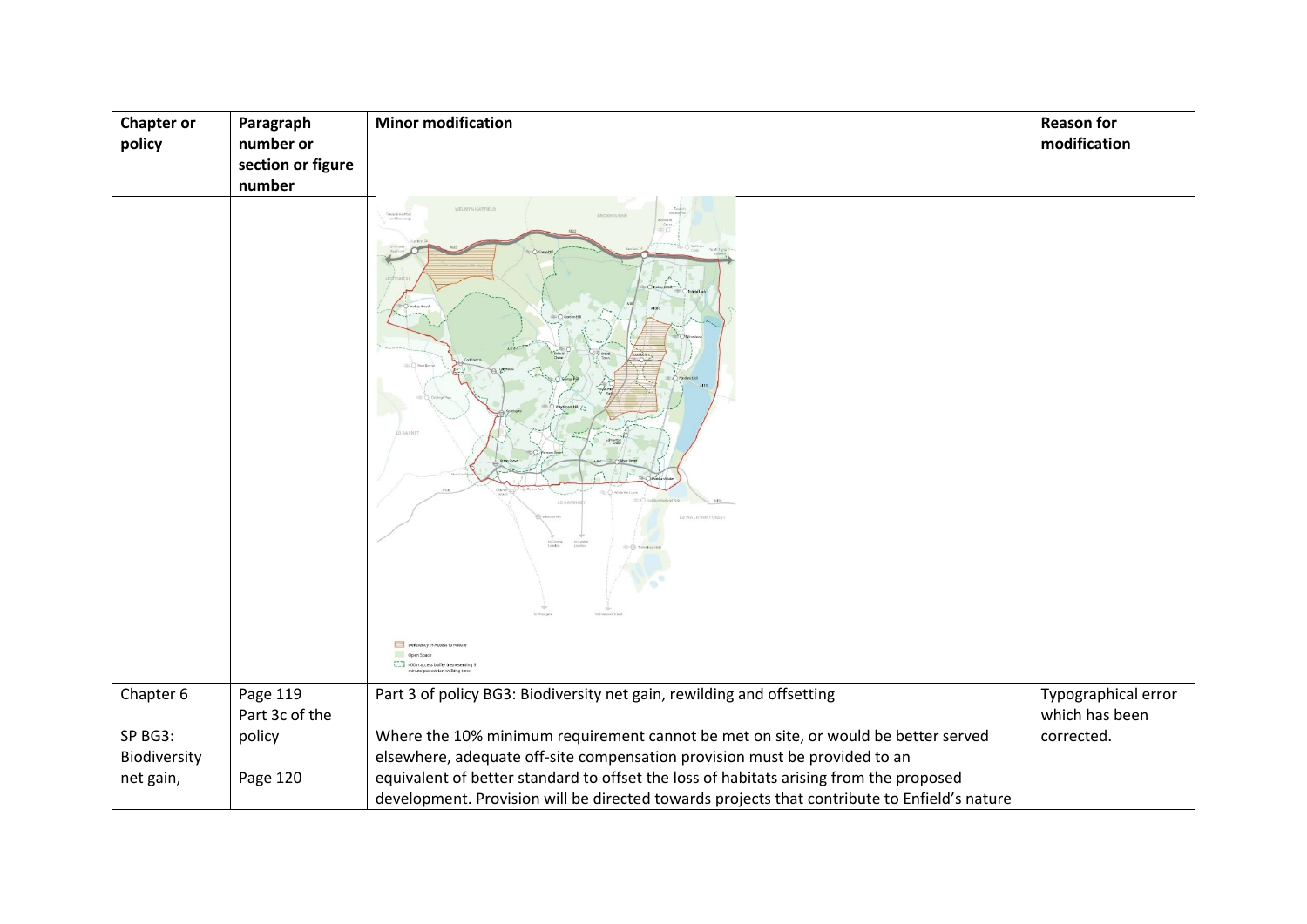| Chapter or<br>policy                                                | Paragraph<br>number or<br>section or figure<br>number | <b>Minor modification</b>                                                                                                                                                                                                                                                                                                                                      | <b>Reason for</b><br>modification                                                                        |
|---------------------------------------------------------------------|-------------------------------------------------------|----------------------------------------------------------------------------------------------------------------------------------------------------------------------------------------------------------------------------------------------------------------------------------------------------------------------------------------------------------------|----------------------------------------------------------------------------------------------------------|
| rewilding and<br>offsetting                                         | Figure 6.3: Bug<br>Life B Line                        | recovery network and other biodiversity and landscape-scale conservation priorities,<br>particularly within the following locations:<br>a. Areas of nature deficiency (e.g. Enfield Chase and Chingford Reservoirs); and<br>b. Riparian corridors; and<br>c. Bug life B-line (as shown on Figure 6:3).<br>Figure 6.3: Bug Life B Line<br>Placeholder - Diagram |                                                                                                          |
| Chapter 6<br>SP BG4: Green<br>Belt and<br>Metropolitan<br>Open Land | Page 125<br>Paragraph 6.4.3                           | This policy seeks to protect and safeguard the extent of the Green Belt and Metropolitan<br>Open Land (as shown on the Policies Map and <i>figure <math>x</math></i> 6.3) and enhance the beneficial use of<br>this land through positive management.                                                                                                          | Typographical error<br>which has been<br>corrected.<br>Map omitted in<br>error. This is now<br>included. |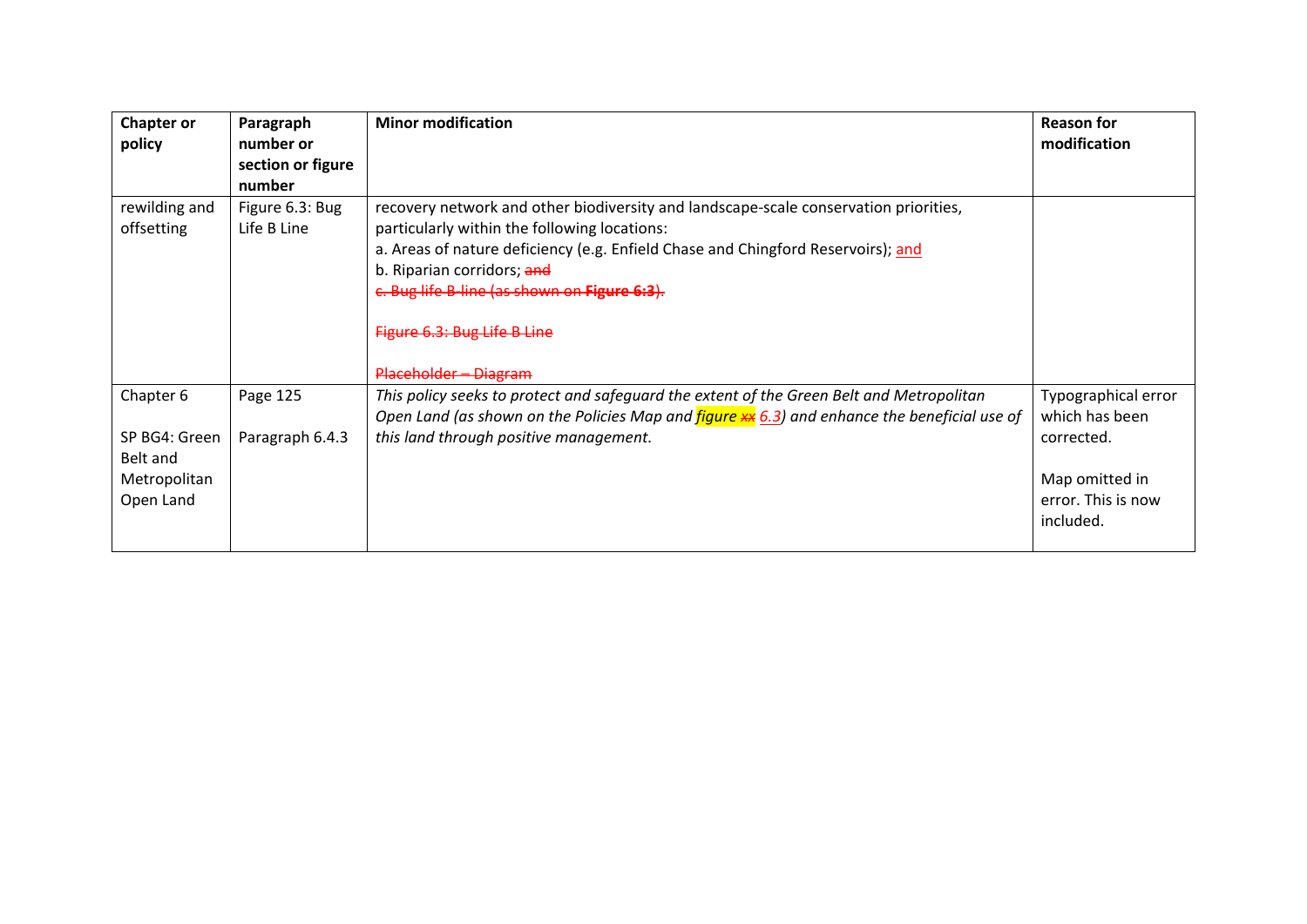| <b>Chapter or</b> | Paragraph         | <b>Minor modification</b>                                                                     | <b>Reason for</b>   |
|-------------------|-------------------|-----------------------------------------------------------------------------------------------|---------------------|
| policy            | number or         |                                                                                               | modification        |
|                   | section or figure |                                                                                               |                     |
|                   | number            |                                                                                               |                     |
|                   |                   | to Contra                                                                                     |                     |
| Chapter 6         | Page 126          | Green Belt<br>6.7.1 This policy seeks to protect, maintain and enhance the quality, quantity, | Typographical error |
|                   |                   | accessibility                                                                                 | which has been      |
| SP BG4: Green     |                   | and usage of the Borough's existing network of watercourses (as shown on Figure               | corrected.          |
| Belt and          |                   | 6:4). In the context of this policy, watercourses relate to any area of water                 |                     |
| Metropolitan      |                   | (permanently or intermittently) that exists in the borough, as described in Table 6.2.        |                     |
| Open Land         |                   | Figure 6.4: Network of watercourses in the Borough<br>Placeholder                             |                     |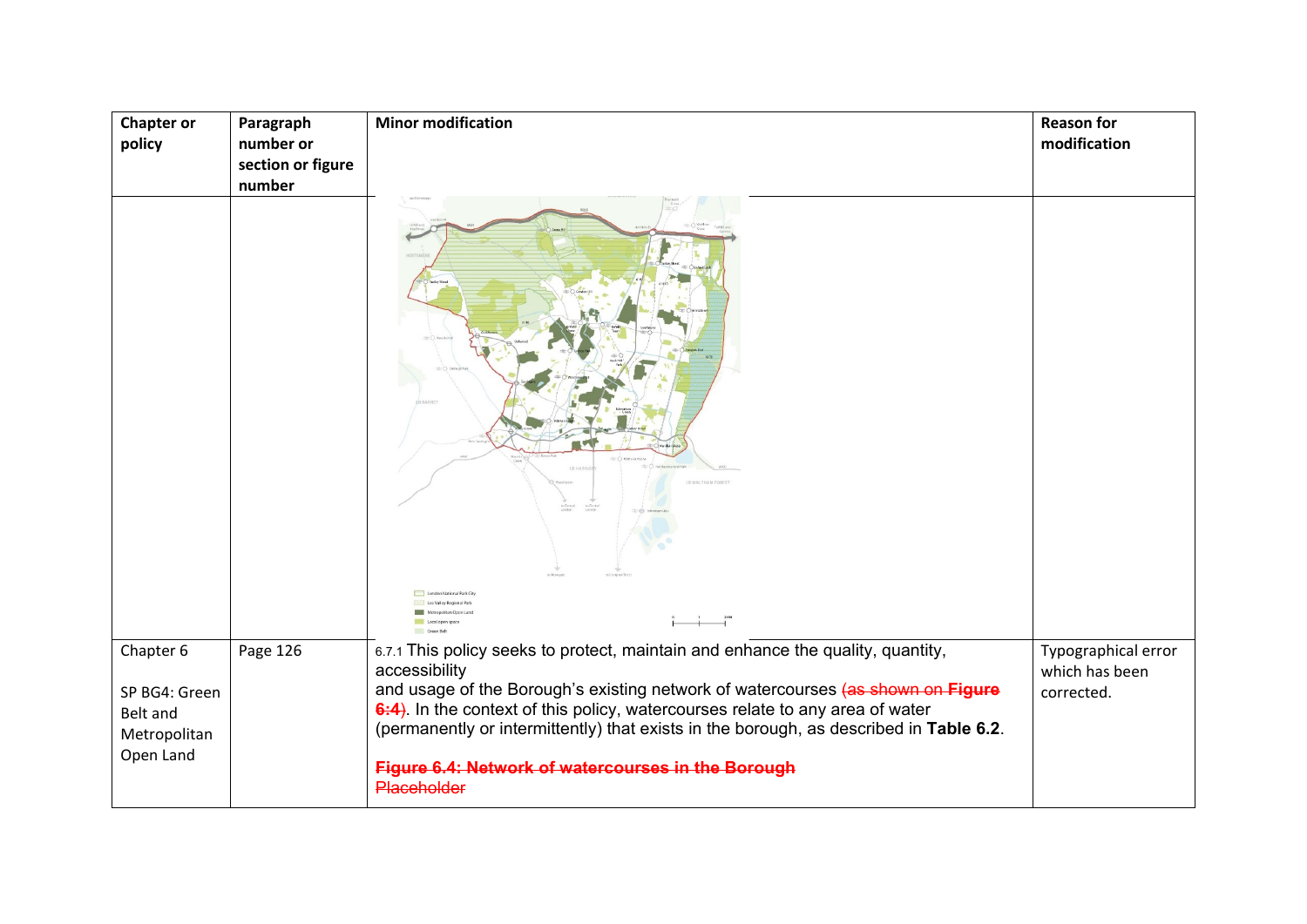| <b>Chapter or</b><br>policy       | Paragraph<br>number or                                                                     | <b>Minor modification</b>                                                                                                                                                                                                                                                                                                                                                                                                                                                   | <b>Reason for</b><br>modification                                                         |
|-----------------------------------|--------------------------------------------------------------------------------------------|-----------------------------------------------------------------------------------------------------------------------------------------------------------------------------------------------------------------------------------------------------------------------------------------------------------------------------------------------------------------------------------------------------------------------------------------------------------------------------|-------------------------------------------------------------------------------------------|
|                                   | section or figure<br>number                                                                |                                                                                                                                                                                                                                                                                                                                                                                                                                                                             |                                                                                           |
| Chapter 9<br>Economy              | Page 237<br>Figure 9.1: Areas<br>for SIL<br>intensification-<br>Placeholder for<br>diagram | Figure 9.1: Areas for SIL intensification-Placeholder for diagram<br>Edmonton<br><b>LR HAR</b><br>LB WALTHAM FOREST<br>to Centra<br>allocated for employ<br>e urban area' (5A8, 46, 47, 48, 39, 32, 50, 51, 30)<br>les allocated for employment related uses in<br>Green Belt' (SA52, 53, 54, 55)<br>rategic Industrial Location (Policy E2)<br>Locally Significant Industrial Site (Policy E2)<br>Industrial Intensification sites<br>Potential future employment location | Map omitted in<br>error. This is now<br>included.                                         |
| Appendix C<br>Site<br>Allocations | SA62: Land at<br>Tottenham<br>Hotspurs<br><b>Training Ground</b>                           | Incorrect map                                                                                                                                                                                                                                                                                                                                                                                                                                                               | Incorrect map had<br>been used (a repeat<br>of SA60). This is now<br>corrected with SA62. |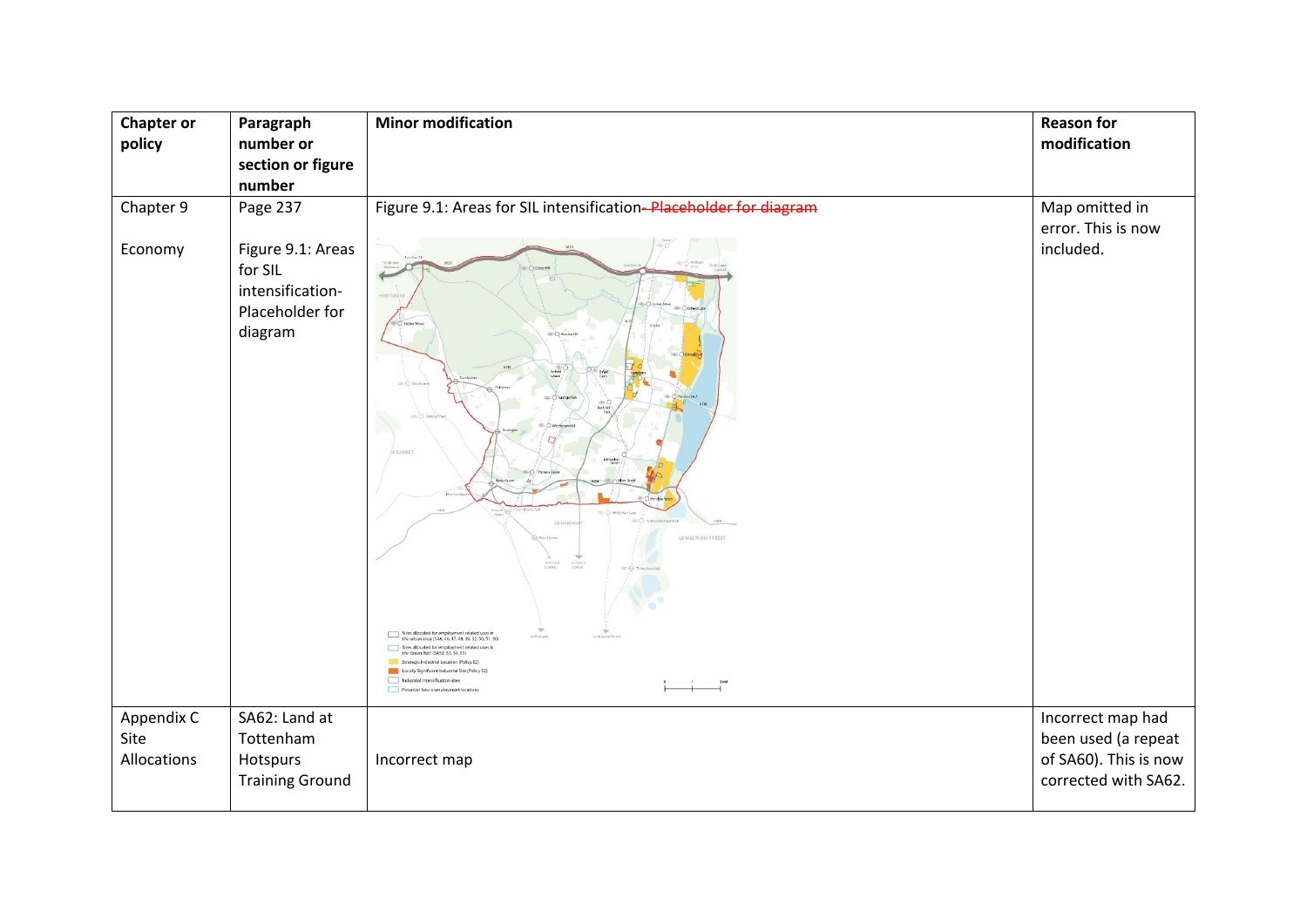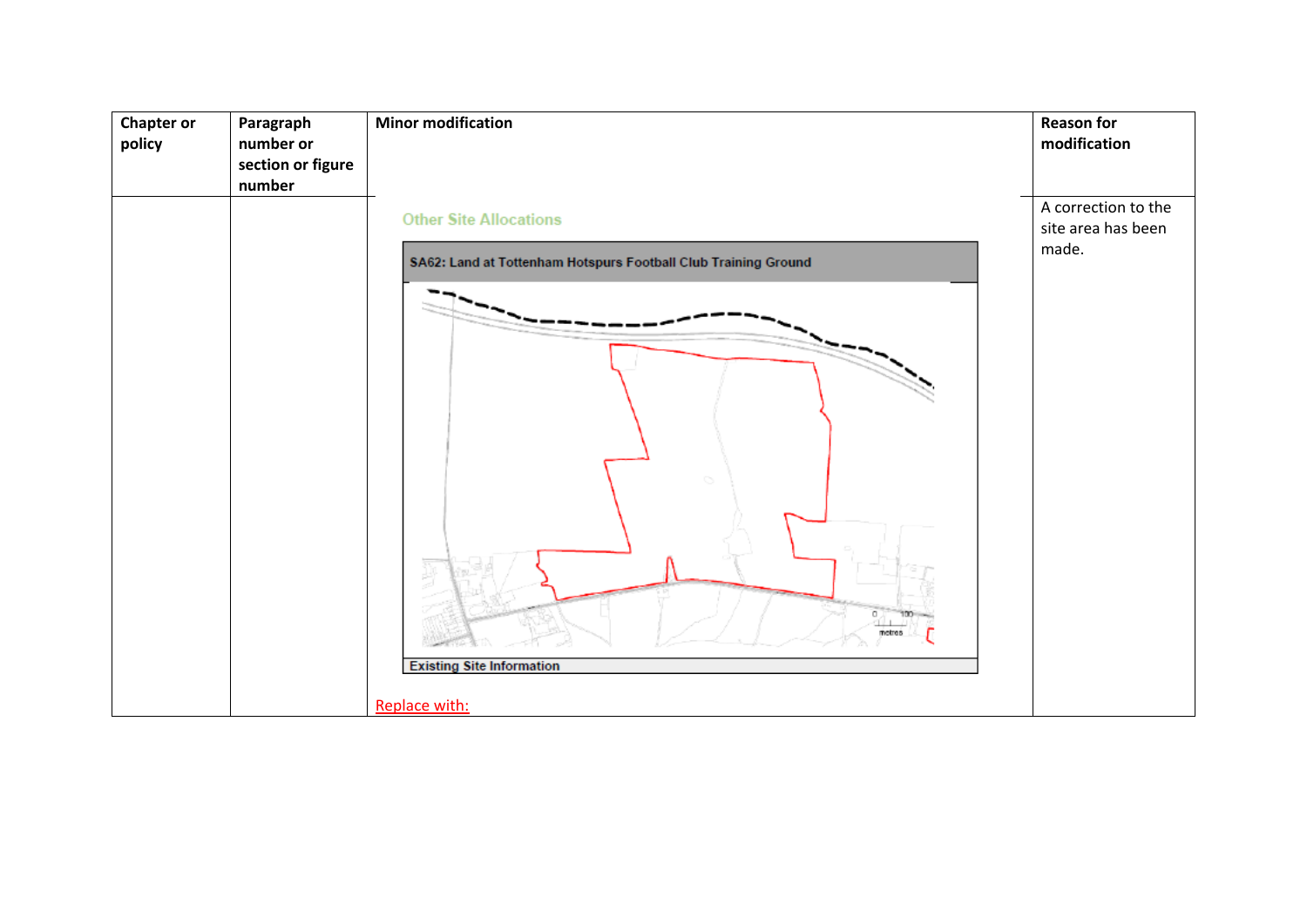